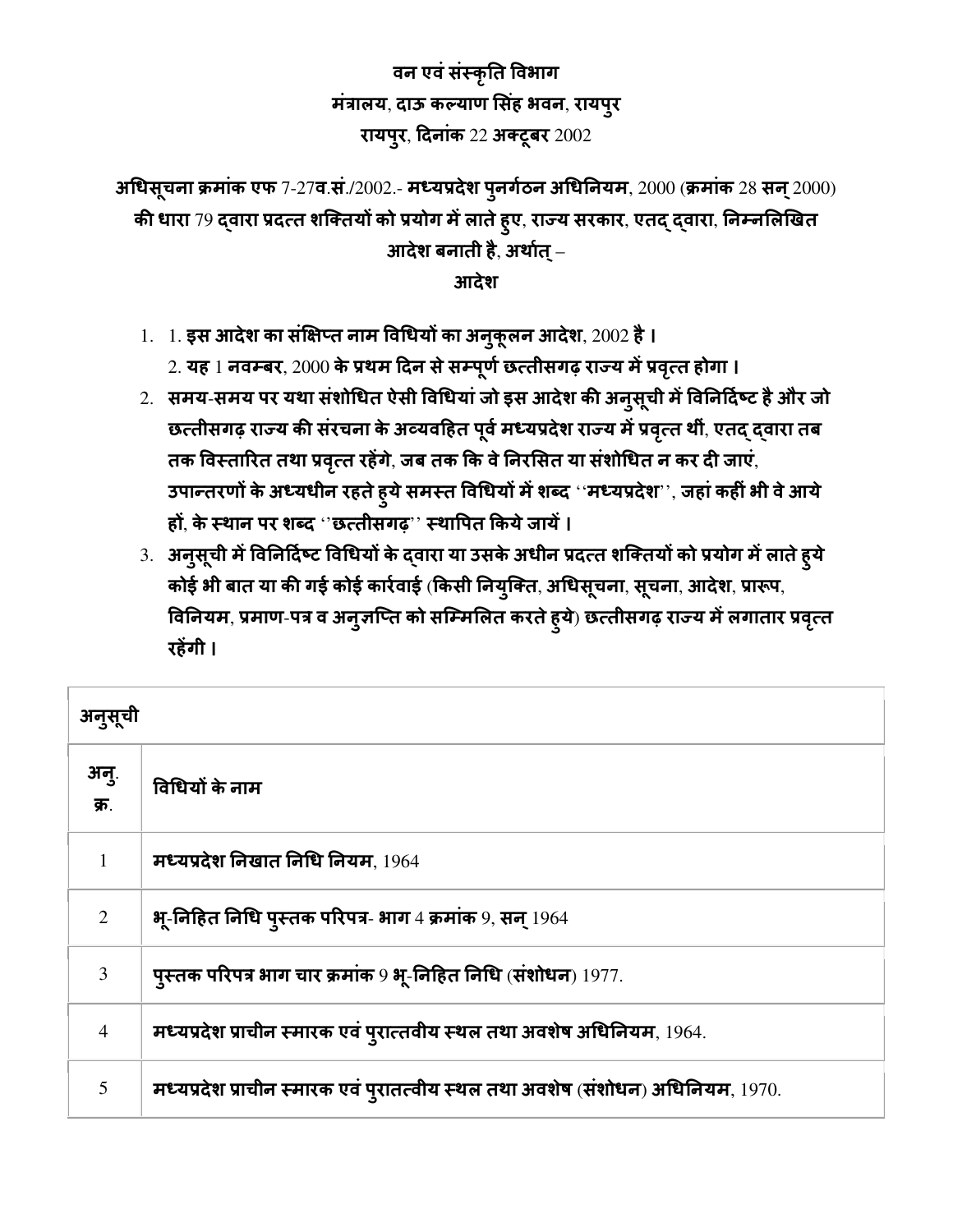| 6              | मध्यप्रदेश प्राचीन स्मारक एवं पुरातत्वीय स्थल तथा अवशेष नियम, 1975.                                                |
|----------------|--------------------------------------------------------------------------------------------------------------------|
| $\overline{7}$ | जिला प्रात्तवीय समिति के निर्माण एवं कार्य विधि संबंधी नियम, 1974.                                                 |
| 8              | धरोहर के लिए उदयोग अतीत का संरक्षण भविष्य के लिए निधि नियम, 1994.                                                  |
| 9              | मध्यप्रदेश पुरातत्व अभिलेखागार एवं संग्रहालय (राजपत्रित) सेवा भरती नियम, 1998.                                     |
| 10             | मध्यप्रदेश प्रातत्व अभिलेखाकार एवं संग्रहालय, तृतीय श्रेणी (अराजपत्रित) लिपिकीय सेवा भरती<br>नियम, 1998.           |
| 11             | मध्यप्रदेश पुरातत्व अभिलेखागार एवं संग्रहालय संचालनालय (अराजपत्रित अलिपिकीय) तृतीय श्रेणी<br>सेवा भरती नियम, 1999. |
| 12             | मध्यप्रदेश पुरातत्व अभिलेखाकार एवं संग्रहालय चतुर्थ श्रेणी भरती नियम, 1998.                                        |
| 13             | मध्यप्रदेश राजभाषा अधिनियम, 1957 (क्र. 5 सन् 1958)                                                                 |
| 14             | मध्यप्रदेश राजभाषा (अनुपूरक उपबंध) अधिनियम, 1972 (क्र. 26 सन् 1972)                                                |
| 15             | चलचित्र अधिनियम, $1952$                                                                                            |
| 16             | मध्यप्रदेश सिनेमा (विनियम) अधिनियम, 1952.                                                                          |
| 17             | मध्यप्रदेश सिनेमा (विनियम) नियम, 1968.                                                                             |
| 18             | मध्यप्रदेश सिनेमा (विनियम) नियम, 1972.                                                                             |
| 19             | मध्यप्रदेश सिनेमा (विनियम) नियम, 1972 (संशोधन).                                                                    |
| 20             | मध्यप्रदेश सिनेमा रेग्यूलेशन (एडव्हरटाइजिंग बेन) नियम, 1960.                                                       |
| 21             | मध्यप्रदेश सिनेमा (विडीयो कैसेट रिकार्डर द्वारा फिल्म प्रदर्शन) अनुज्ञापन नियम, 1983.                              |
| 22             | मध्यप्रदेश कलाकार कल्याण कोष नियम, 1982.                                                                           |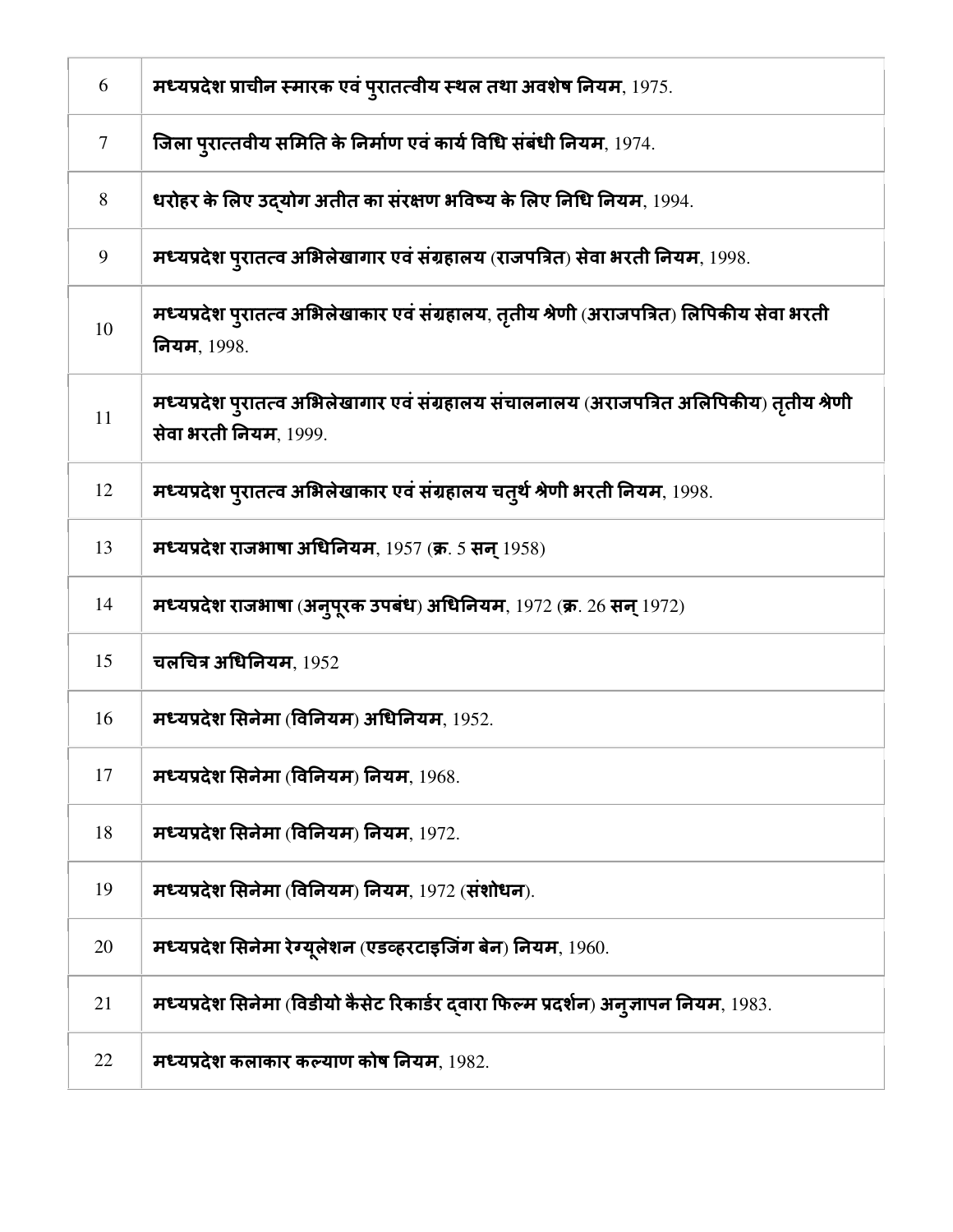| 23 | मध्यप्रदेश कलाकार कल्याण कोष नियम, 1982 (संशोधन).                                                                                         |
|----|-------------------------------------------------------------------------------------------------------------------------------------------|
| 24 | अर्थाभावग्रस्त लेखकों और कलाकारों तथा उनके आश्रितों को वित्तीय सहायता नियम, 1982.                                                         |
| 25 | अर्थाभावग्रस्त लेखकों और कलाकारों तथा उनके आश्रितों को वित्तीय सहायता नियम, 1986 (संशोधन).                                                |
| 26 | अर्थाभावग्रस्त साहित्यकारों लेखकों और कलाकारों को तथा उनके आश्रितों को वित्तीय सहायता नियम.<br>1994 (संशोधन).                             |
| 27 | संशोधन अशासकीय संस्थाओं (सांस्कृतिक) को सहायता अन्दान नियम, (राजपत्र रिमार्क जारी दिनांक<br>$20-3-87$ ).                                  |
| 28 | मध्यप्रदेश संस्कृति विभाग (राजभाषा एवं संस्कृति संचालनालय) राजपत्रित सेवा भर्ती नियम, 1998.                                               |
| 29 | मध्यप्रदेश संस्कृति विभाग अधीनस्थ (राजभाषा एवं संस्कृति संचालनालय) तृतीय श्रेणी (लिपिक वर्गीय<br>एवं अलिपिक वर्गीय) सेवा भरती नियम, 1999. |
| 30 | मध्यप्रदेश राजभाषा एवं संस्कृति संचालनालय (चतुर्थ श्रेणी) सेवा भरती नियम, 1997.                                                           |
| 31 | मध्यप्रदेश राजभाषा (संशोधन) अधिनियम, 1972 (क्र. 1 सन् 1973).                                                                              |
| 32 | मध्यप्रदेश राजभाषा (संशोधन) अधिनियम, 1987 (क्र. 16 सन 1987)                                                                               |

# छत्तीसगढ़ के राज्यपाल के नाम से तथा आदेशानसार ु **,** जयसंह 6हके**,** उप**-**स"चव

## रायपुर, दिनांक 22 अक्टूबर 2002

क्रमांक एफ 7-27/व.सं./2002. – भारत के संविधान के अनुच्छेद 348 के खण्ड (3) के अनुसरण में इस विभाग की अधिसूचना क्रमांक एफ 7-27/व.सं./02 दिनांक 22-10-2002 का अंग्रेजी अनुवाद राज्यपाल के प्राधिकार से एतद् द्वारा प्रकाशित किया जाता है.

> छत्तीसगढ़ के राज्यपाल के नाम से तथा आदेशानसार ु **,** जयसंह 6हके**,** उप**-**स"चव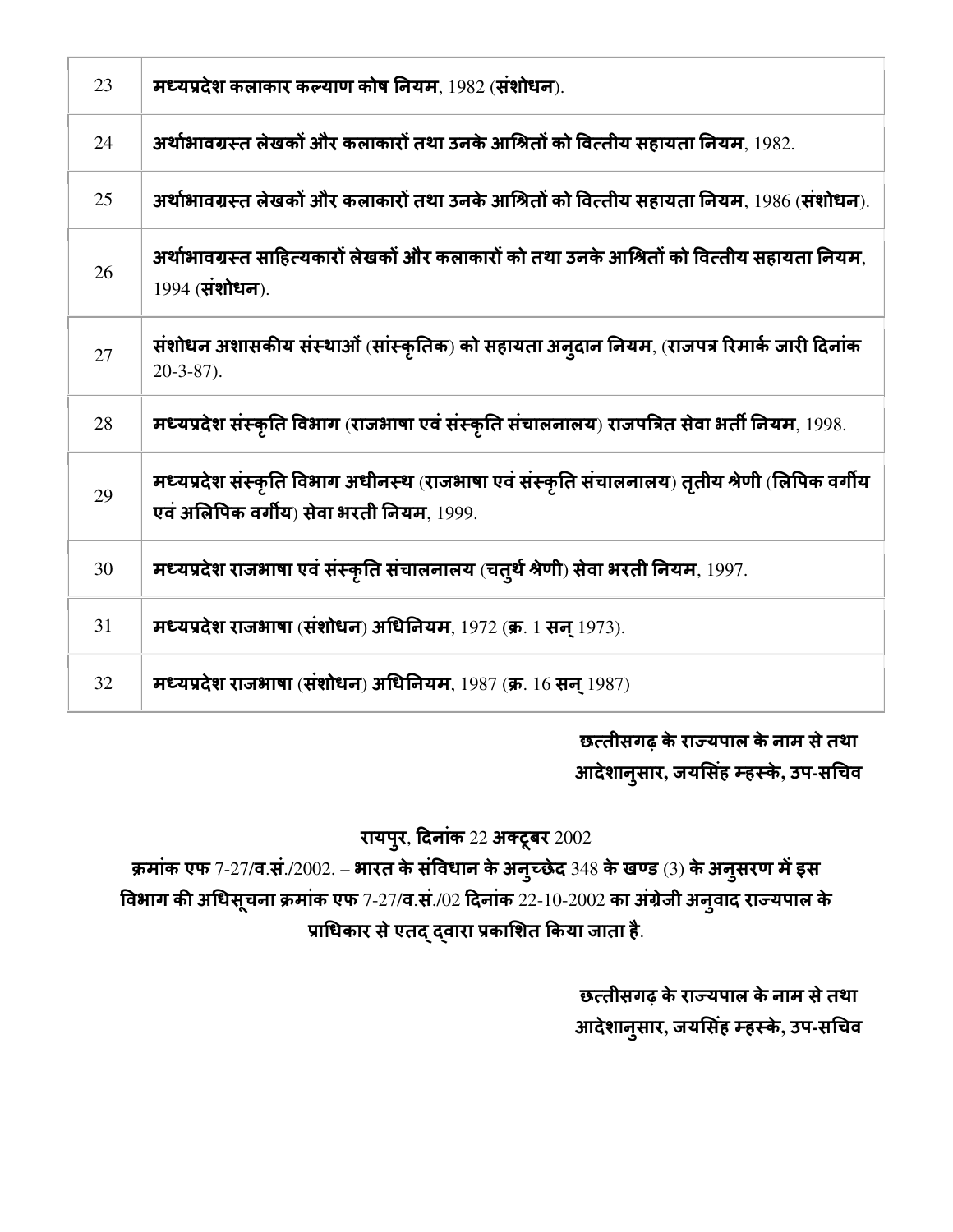### **Raipur, the 22nd October 2002 NOTIFICATION**

No. F7-27/F.C./02.—In exercise of the powers conferred by Section 79, of the Madhya Pradesh Re-organization Act 2000 (No. 28 of 2000), the State Government hereby makes the following order, namely :—

## **ORDER**

- 1. (1) This order may be called the adaptation order 2002. (2) It shall come into force in the whole State of Chhattisgarh on the 1st day of November 2000.
- 2. The Law as amended from time to time. Specified in the Schedule to this order which were in force in this Stale of Madhya Pradesh immediately before the formation of the State of Chhattisgarh, until repealed or amended. Subject to the modification that in the laws for the words "Madhya Pradesh" wherever they occur the word "Chhattisgarh" shall be substituted.
- 3. Anything done or any action taken (including any appointment, notification, notice, order, form, regulation, certificate or licence) in exercise of the powers conferred by or under the laws specified in the Schedule continue to be in force in the State of Chhattisgarh.

| <b>SCHEDULE</b> |                                                                                                     |
|-----------------|-----------------------------------------------------------------------------------------------------|
| S.<br>No.       | Name of the Laws                                                                                    |
| $\mathbf{1}$    | The Madhya Pradesh Treasure Trove Rules, 1964.                                                      |
| $\overline{2}$  | The treasure Trove-book circular Part IV No. 9, 1964.                                               |
| 3               | Books circular Part IV No. 9 Treasure Trove (Amendment) 1977.                                       |
| $\overline{4}$  | Madhya Pradesh Ancient Monuments and Archaeological sites and Remains Act, 1964.                    |
| 5               | The Ancient Monuments and Archaeological sites and Remains (Amendment) Act, 1970.                   |
| 6               | The Madhya Pradesh Ancient Monuments and Archaeological sites and Remains Rules, 1975.              |
| $\overline{7}$  | The Formation of District Archaeological Societies and Procedural Rules, 1974.                      |
| 8               | The Conservation of the Industrial Past to Deposits Treasure Trove to the Future, Rules, 1994.      |
| 9               | The Madhya Pradesh Archaeology Archives and Museums (Gazetted) Services Recruitment<br>Rules, 1998. |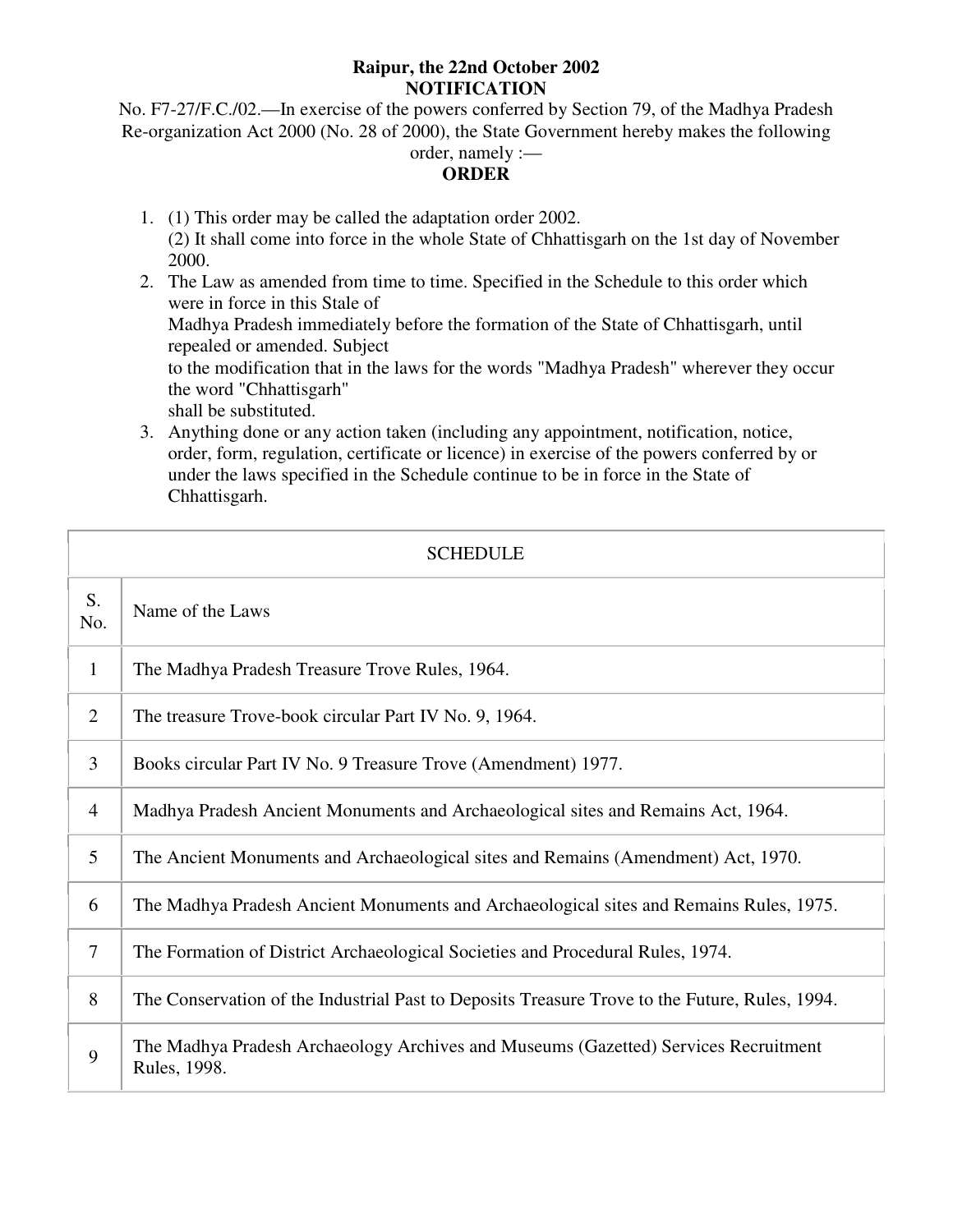| 10 | The Madhya Pradesh Archaeology Archives and Museums Class III (Non-Gazetted) Ministerial<br>Services Recruitment Rules, 1998.                   |
|----|-------------------------------------------------------------------------------------------------------------------------------------------------|
| 11 | The Madhya Pradesh Archaeology Archives and Museums Directorate Class III (Non-Gazetted)<br>(Non-Minister)<br>Services Recruitment Rules, 1999. |
| 12 | The Madhya Pradesh Archaeology Archives and Museums Class IV Recruitment Rules, 1998.                                                           |
| 13 | The Madhya Pradesh Official Language Act, 1957 (No. 5 of 1958).                                                                                 |
| 14 | The Madhya Pradesh Raj Bhasha (Anupurak Upbandh) Adhiniyam, 1972 (No. 26 of 1972).                                                              |
| 15 | The Cinematograph Act, 1952.                                                                                                                    |
| 16 | The Madhya Pradesh Cinema (Regulation) Act, 1952.                                                                                               |
| 17 | The Madhya Pradesh Cinema (Regulation) Rules, 1968.                                                                                             |
| 18 | The Madhya Pradesh Cinema Rules, 1972.                                                                                                          |
| 19 | The Madhya Pradesh Cinema Rules, 1972 (Amendment).                                                                                              |
| 20 | The Madhya Pradesh Cinema Regulation (Advertising Ban) Rules, 1960.                                                                             |
| 21 | The Madhya Pradesh Cinema (Film show by video cassetes Recorder) Licencing Rules, 1983.                                                         |
| 22 | The Madhya Pradesh Artists Welfare Fund Rules, 1982.                                                                                            |
| 23 | The Madhya Pradesh Artists Welfare Fund Rules, 1982. (Amendment)                                                                                |
| 24 | The Financial Aid to Destitute litterateurs, Artists and their Dependents Rules, 1982.                                                          |
| 25 | The Financial Aid to Destitute litterateurs, Artists and their Dependents Rules, 1986.<br>(Amendment).                                          |
| 26 | The Financial Aid to Destitute litterateurs. Artists and their Dependents Rules, 1994.<br>(Amendment).                                          |
| 27 | Amendment Grant in Aid to non Govt. institutes (Cultural) Rules, (Gazette Remark issued on 20-<br>$3-87$ ).                                     |
| 28 | Madhya Pradesh Culture Department (Directorate of Raj bhasfia evam Sanskriti) Gazetted Service<br>Recuritment Rules, 1998.                      |